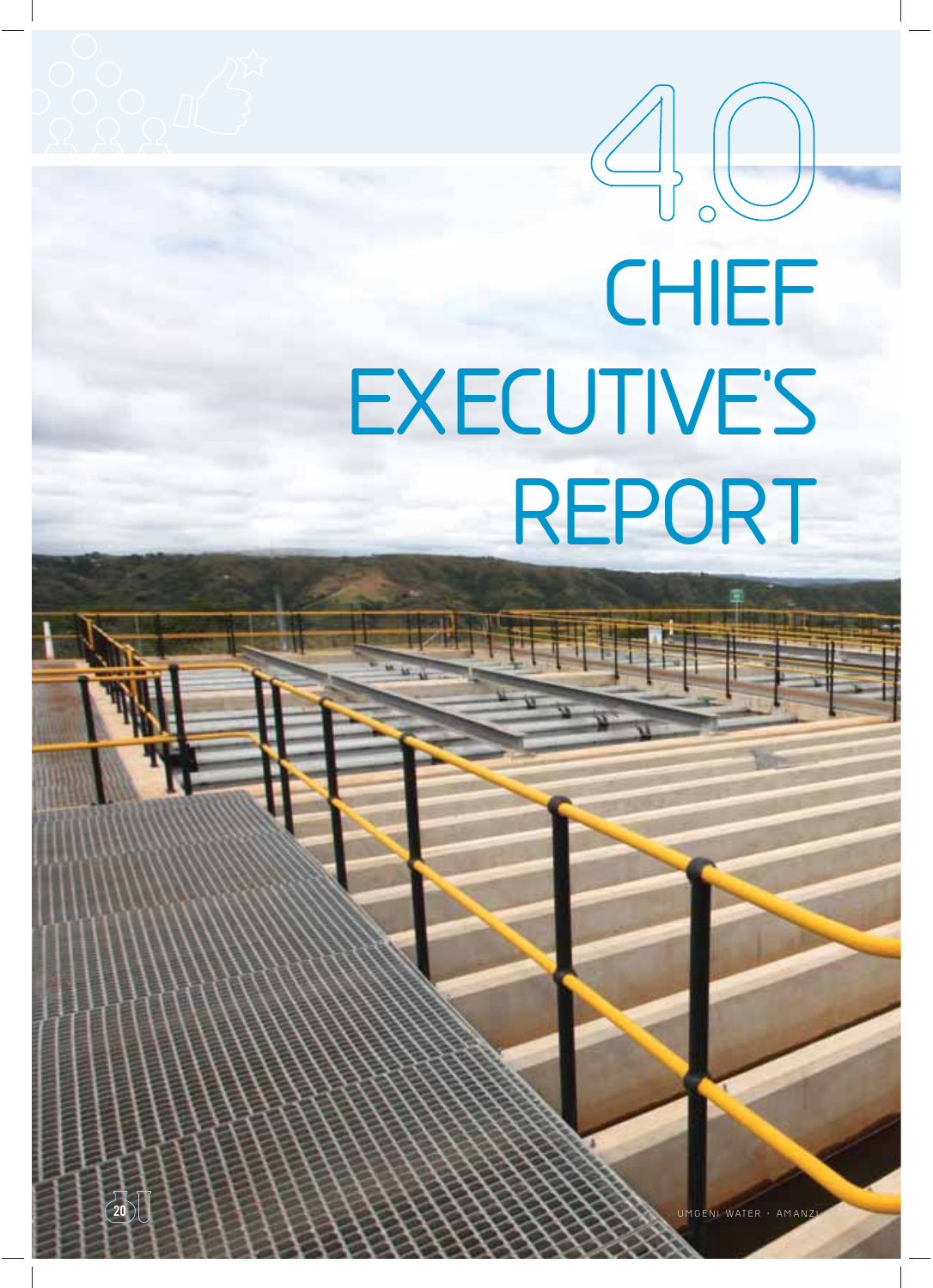

*"Umgeni Water continues to provide excellent quality drinking water to customers and communities it serves."*

# Mr Cyril Vuyani Gamede *Chief Executive*

It's been a year since I commenced my duties as Chief Executive of Umgeni Water. I have found the organisation to be a well performing and a dynamic institution that is responsive to change and eager to deliver increased levels of service to its customers, communities and stakeholders. New initiatives introduced into the organisation have been taken up with passion and has stimulated robust debate and engagement that are testament to the high levels of maturity, commitment and capability that reside within Umgeni Water.

It is therefore a reasonable expectation that the organisation has improved and excelled in its performance during this period, achieving an overall performance of 91%. This was specifically made possible through focusing the organisation's resources and activities in the year on the critical areas. The detailed performance information is presented in a separate chapter and throughout this annual report with the key highlights presented here.

#### **PRODUCT QUALITY**

Umgeni Water continues to provide excellent quality drinking water to customers and communities they serve. The year has been remarkably free of undesirable water quality incidents. This is evidence of operational excellence at Umgeni Water supported by the focused asset management programme that was implemented in the year. Umgeni Water invested R152million specifically in asset maintenance and renewals at its water treatment sites. Equally, wastewater quality has

met the standard targeted, whilst the organisation progresses with implementing its multi-year projects to refurbish and upgrade wastewater treatment works to attain Green Drop certification.

#### **CUSTOMER SATISFACTION**

Umgeni Water focused its customer engagement sessions on issues of efficiency, effectiveness and growth. The organisation is committed to ensuring the long-term sustainability of bulk water services delivery for each customer area. Umgeni Water has embarked on initiatives that seek to reduce inefficiencies and advance mutual value creation through further growth and expansion. Customer satisfaction was assured in the year through meeting all requirements of bulk supply agreements. Of note was the signing of the long outstanding bulk supply agreement with the Msunduzi Water Services Authority. Volumes totalling 423million cubic metres (1 159Ml/d) were reliably supplied to six major water service authority customers. At the same time, the organisation treated and discharged 31.8million cubic metres (87Ml/d) of wastewater back into watercourses.

#### **STAKEHOLDER UNDERSTANDING AND SUPPORT**

Umgeni Water engaged all stakeholders during the year in order to maximise value to the customers. The economy of scale concept was the main focus to the customers. A win-win approach was also pivotal to the success of engagement with our customers. Details of specific stakeholder events have been fluently outlined by the Chairman in his report and detailed throughout this annual report.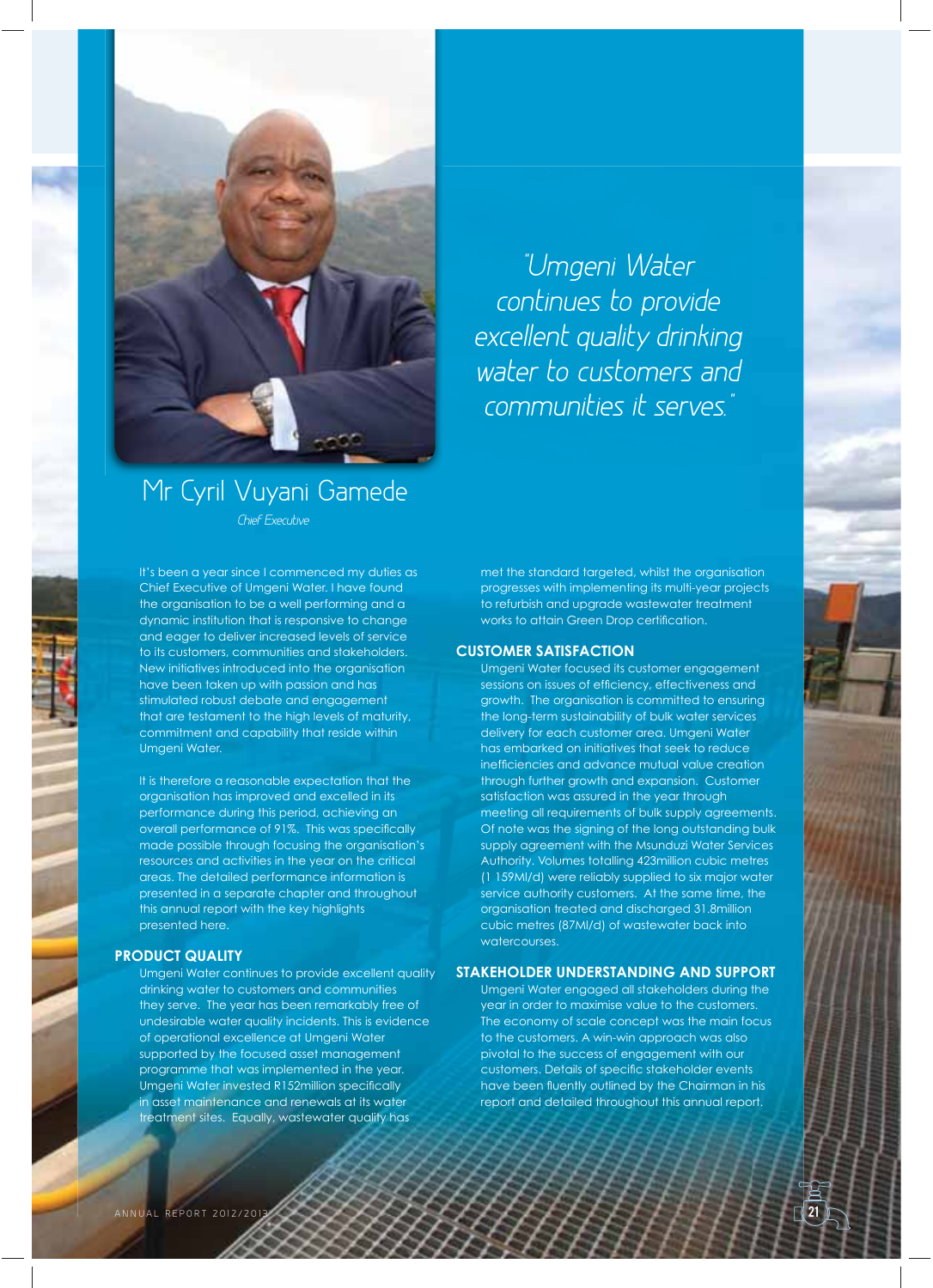# **COMMUNITY AND ENVIRONMENTAL SUSTAINABILITY**

Umgeni Water revised and enhanced its approach to BBBEE to expand and improve implementation through the introduction of Contract Participation Goals (CPGs). There was wide acceptance and commitment to the approach by stakeholders both internally and externally. The CPG concept was successfully included in thirty-nine (39) project contracts concluded in the year. Umgeni Water is also encouraging women to participate in engineering and contracting projects. There is visible empowerment of black companies since the introduction of this approach.

#### **INFRASTRUCTURE STABILITY**

Critical bulk supply infrastructure required by the organisation was identified, aligned, prioritised, funded and implemented as part of the organisation's capital infrastructure programme in line with strategy and the business plan. Critical refurbishment and upgrades of major treatment works and other bulk infrastructure were planned and executed during the year. This is a commitment to our existing customers whilst pursuing the roll out of infrastructure in rural areas. R2.3billion (47%) of Umgeni Water's R4.8billion capital programme targets rural access.

In 2012/2013 specifically, Umgeni Water spent R612million on bulk water infrastructure development (R465million in 2011/2012) of which R308million (50%) was spent on bulk infrastructure projects for rural expansion.

#### **The four (4) major projects completed in 2012/2013 include:**

- The bulk potable water pipeline in the north coast from Hazelmere to La Mercy serving iLembe District Municipality and the KwaZulu-Natal North Coast areas (which was completed in November 2012),
- The booster pump station augmenting the South Coast bulk potable supply,
- The upgrade of Maphephethwa Water Treatment Works, serving the rural areas of Greater Maphephethwa in the Inanda area, which is within the eThekwini Metropolitan Municipality. This was partially commissioned in December 2012 with increased treatment capacity from 1.5 to 4Ml/d, and
- The Maphumulo Bulk Water Supply Scheme Phase 1, serving the iLembe District Municipality and KwaMaphumulo, Mandini, Ndwedwe and KwaDukuza Local Municipalities.

#### **Six (6) major projects are in construction, including:**

• The bulk potable water pipeline from Richmond off-take to Umlaas Road ('61 Pipeline augmentation) serving uMgungundlovu District Municipality and eThekwini Metropolitan Municipality,

- The gravity main pipeline component of the Lower Thukela Bulk Water Supply Scheme from north of Durban to the uThukela River, serving the iLembe District Municipality and KwaZulu-Natal North Coast,
- The Greater Eston Bulk Water Supply Scheme Phase 3 serving the uMgungundlovu District Municipality, Mkhambathini and Richmond Local Municipalities,
- The Maphumulo Bulk Water Supply Scheme Phase 2, the Imvutshane Dam, serving the iLembe District Municipality and KwaMaphumulo, Mandini, Ndwedwe and KwaDukuza Local Municipalities,
- The dam and water treatment works for the Greater Mbizana Regional Bulk Water Supply Scheme. Umgeni Water is implementing the scheme in support of rural development in the Eastern Cape area, and
- The Hazelmere Water Treatment Works capacity upgrade.

#### **Four (4) key projects in award and tender in 2012/2013 include:**

- The Richmond Bulk Potable Water Pipeline serving the Msunduzi Local Municipality and uMgungundlovu District Municipality for which the Reservoir contract was awarded and the pump station contract is about to be awarded. Completion is planned for August 2015,
- The Mhlabatshane Bulk Water Supply Scheme serving Ugu District Municipality and ten tribal authority areas for which contracts for the construction of the Water Treatment Works and Reservoirs and Pump Station are in evaluation. Completion is expected in April 2014,
- The Lower Thukela Bulk Water Supply Scheme mechanical, electrical and instrumentation contract was awarded and the abstraction weir and water treatment works tenders are in adjudication, and
- The Darvill Wastewater Treatment Works upgrade serving the Msunduzi Local Municipality.

### **WATER RESOURCES ADEQUACY**

Underpinning sustainability of Umgeni Water's business is security of water supply resources. Notwithstanding management of water loss, Umgeni Water has identified a mix of supply sources for which key projects and progress in 2012/2013 include:

- Imvutshane Dam (UW) construction,
- Spring Grove Dam (DWA-TCTA) partial completion with impoundment in progress.
- Mkomazi Project (DWA) detailed feasibility study,
- Hazelmere Dam raising (DWA) detailed design,
- Darvill WWTW Reuse project feasibility study, and
- East Coast Region Desalination feasibility study.

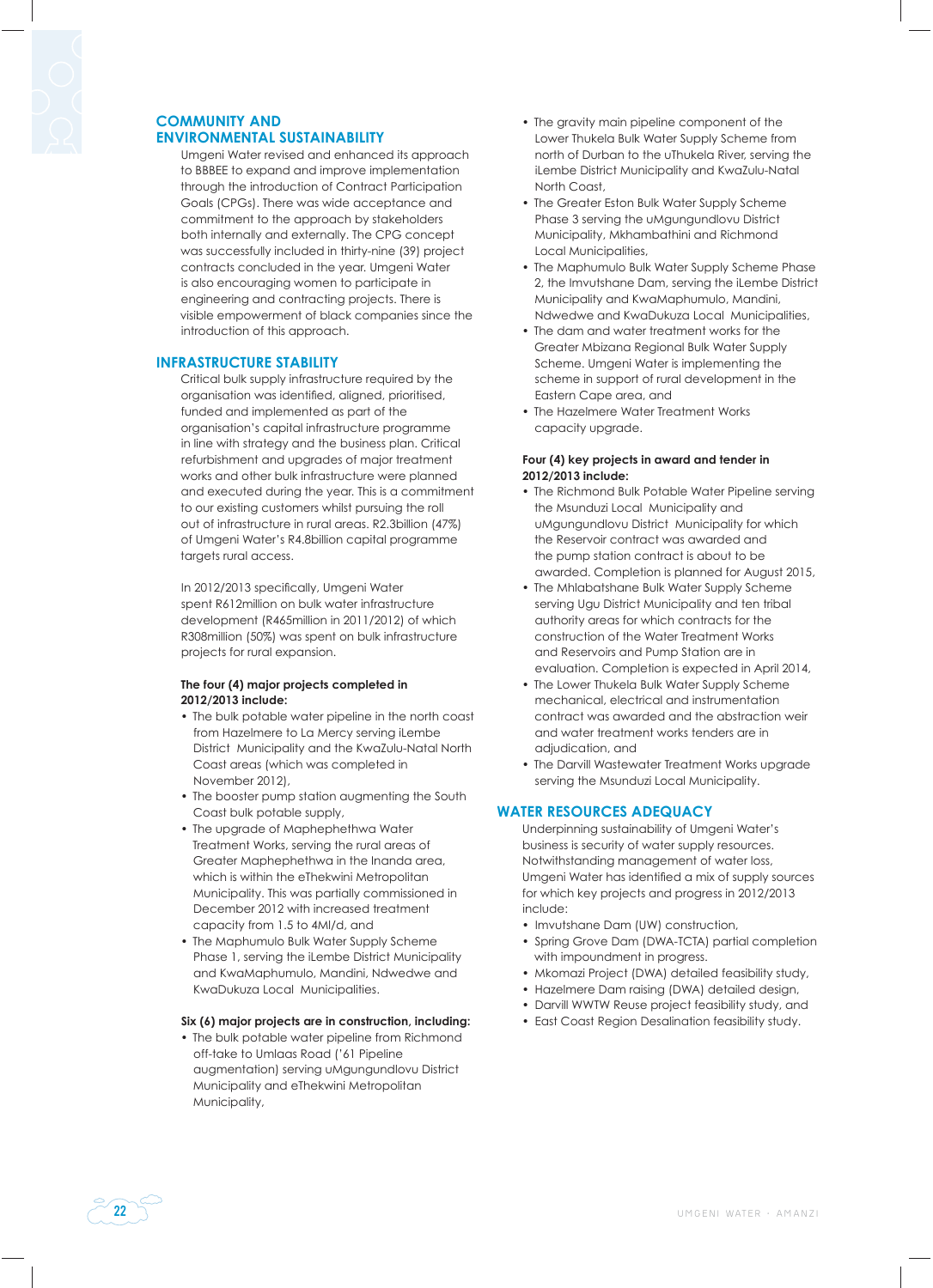# **LEADERSHIP AND EMPLOYEE DEVELOPMENT**

Umgeni Water is targeting a focused programme to build leadership, management and functional competence in the organisation. The development of technical skills is also a key focus due to the nature of Umgeni Water's business.

#### **Progress and status of the technical skill programme in 2012/2013 include:**

- Forty-seven (47) learners in Umgeni Water's Learnership and Apprenticeships programme completing level 4 (final level) of the programme. Electrical Engineering and Instruments trainees have completed and passed trade tests and are employed as Artisan Trainees, whilst Mechanical Engineering learners are to complete trade tests early in 2013/2014 following which they will be absorbed as Artisan Trainees.
- Fifty (50) employees on the Umgeni Water assisted education programme of which 45% are enrolled in programmes that are directly targeting critical and scarce skills for the organisation,
- Seven (7) graduates enrolled in engineering, science and other required professional fields in the organisation. Umgeni Water's graduate trainee programme is a two-year mentorship programme aligned to guidelines provided by professional registration bodies, such as, South African Council for Natural Scientific Professions,
- Thirteen (13) students from the Institute of Higher Learning were recruited into the Work Integrated Learning Programme, which is a one-year mentorship programme that provides continuous integrated theoretical and practical learning experience. The students are exposed to learning in Laboratory/Analytical methods and Process Control. Students trained by Umgeni Water are generally successful in gaining employment within Umgeni Water or elsewhere in the sector following completion of development programmes, and
- Forty-four (44) trainees enrolled, in partnership with National Treasury in the graduate development programme for engineers, technologists, process controllers and technicians. Specific objectives are to meet skills shortages in KwaZulu-Natal municipalities and neighbouring OR Tambo District Municipality. The first batch of certifications for this five-year programme is expected in 2014/2015.

# **OPERATIONAL RESILIENCY**

The organisation's strategic risks are clearly mapped to the organisation's strategy and have all been reasonably eliminated/mitigated. All nine (9) of the organisation's strategic risks are within the organisation's risk tolerance level.

Umgeni Water's Laboratory Services is a dynamic centre of excellence comprising of three modern accredited laboratories in Chemistry, Microbiology, and Hydrobiology with a long established reputation of meeting international standards. Modern analytical techniques and a team of fiftyseven (57) highly skilled and dedicated scientists and technicians enable world-class water quality testing to be undertaken 365 days a year.

Umgeni Water has an organisation-wide and holistic ICT management approach in place that aligns information and communication technology systems to business strategies, thereby supporting information requirements and decision-making capabilities of the organisation.

Umgeni Water also approved an Innovation Policy, which will provide a favourable corporate environment for employees to work differently and more creatively.

# **OPERATIONAL OPTIMISATION**

Water resources were used assiduously during the year. Water balancing and water loss management measures were instituted in treatment systems that enabled Umgeni Water to maintain its total water loss level below the target 5%.

Umgeni Water is currently investigating the option of treating domestic sewage from its Darvill Wastewater Treatment Works to potable standards. A full feasibility study of this scheme will be undertaken before any decision is made on whether or not to proceed with the project. The feasibility study for this wastewater reclamation project will be completed in 2014.

The main initiative to reduce Umgeni Water's carbon footprint, is the development of an electricity co-generation plant at the Darvill Wastewater Treatment Works. The energy generation system will comprise a biogas pretreatment unit and two generators. The plant will utilise the methane gas generated in the biodigesters to produce electricity. Preliminary studies indicate that approximately 40% of the total energy requirement of the wastewater treatment works can be generated from this source.

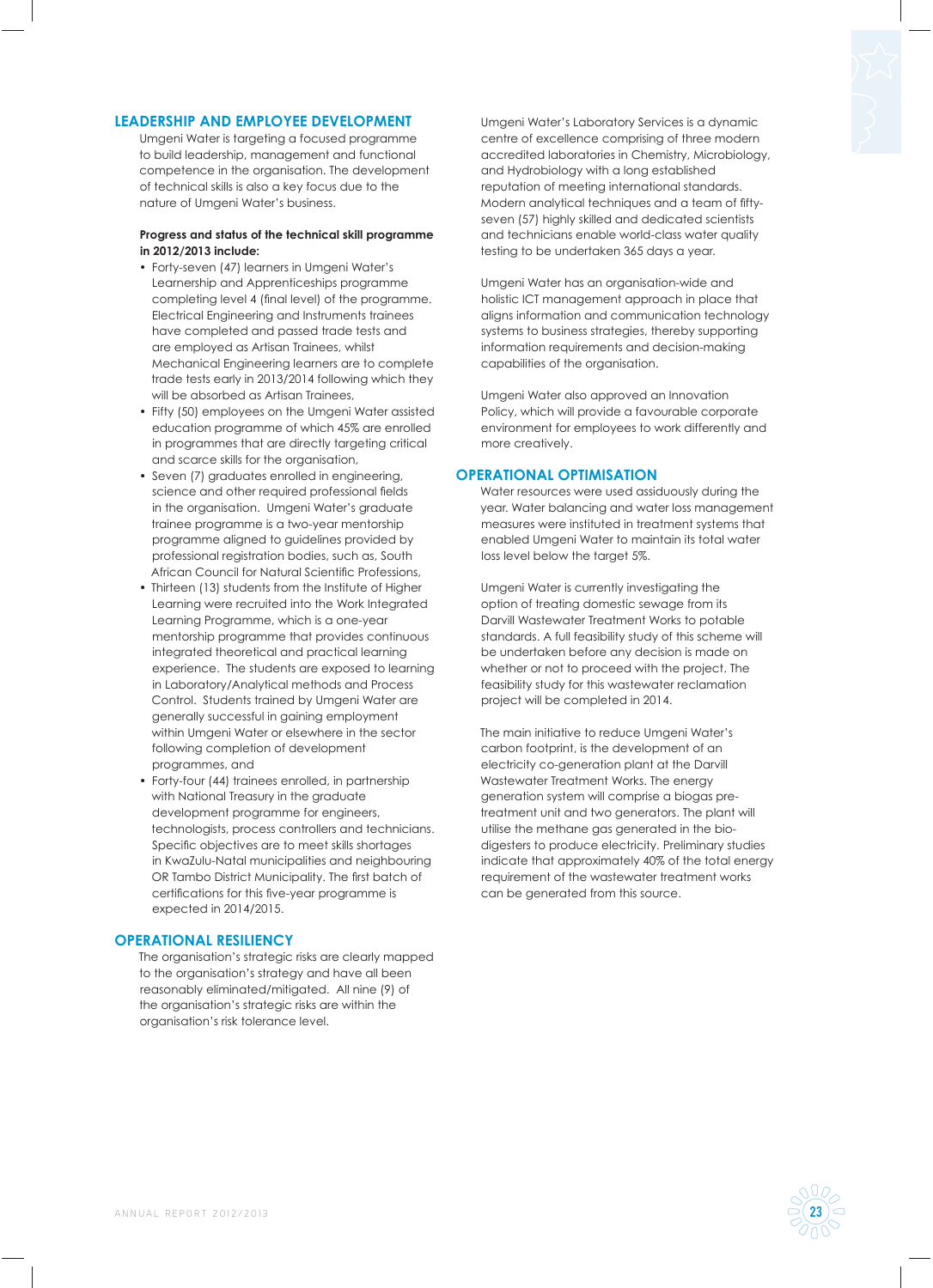

t a

 $\sum_{k=1}^{N} \sum_{j=1}^{N}$